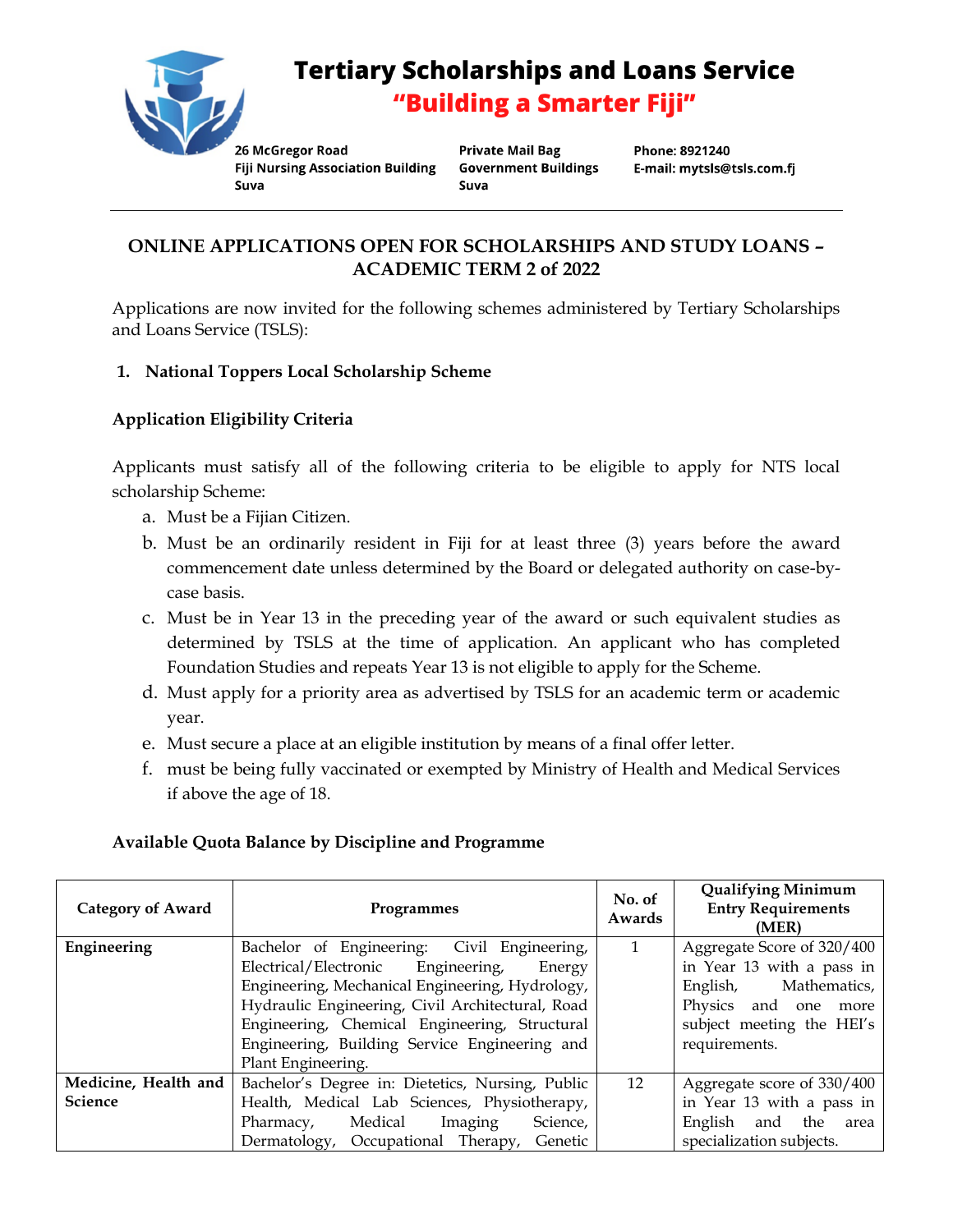| <b>Category of Award</b>                                       | Programmes                                                                                                                                                                                                                                                                                                                                                                                                                                                                                                                                                                                                                                                                                                                                                    | No. of<br>Awards | <b>Qualifying Minimum</b><br><b>Entry Requirements</b><br>(MER)                                            |
|----------------------------------------------------------------|---------------------------------------------------------------------------------------------------------------------------------------------------------------------------------------------------------------------------------------------------------------------------------------------------------------------------------------------------------------------------------------------------------------------------------------------------------------------------------------------------------------------------------------------------------------------------------------------------------------------------------------------------------------------------------------------------------------------------------------------------------------|------------------|------------------------------------------------------------------------------------------------------------|
|                                                                | Science and Molecular Biology, Bio Medical<br>Speech<br>Therapists,<br>Engineering,<br>Clinical<br>Psychology, Sports Medicine, Medicine Science<br>and Sports Science.                                                                                                                                                                                                                                                                                                                                                                                                                                                                                                                                                                                       |                  |                                                                                                            |
|                                                                | BOH/BDS.                                                                                                                                                                                                                                                                                                                                                                                                                                                                                                                                                                                                                                                                                                                                                      | $\mathbf{1}$     |                                                                                                            |
| Agriculture, Fisheries<br>& Forests                            | Bachelor's Degree in: Agriculture, Agricultural<br>Engineering, Agribusiness, Veterinary Sciences,<br>Forestry, Fisheries, Aquaculture, Fish Technology,<br>Food Technology, Agriculture Economics, Plant<br>Pathologist, Biosecurity, Quarantine Precision<br>Agriculture, Seafood Science and Technology,<br>Animal<br>Breeding,<br>Science,<br>Biotechnology,<br>Value Addition<br>and Product<br>Antamology,<br>Development,<br>Virologist-<br>Livestock,<br>Microbiologist,<br>Animal<br>Pathologist,<br>Feed<br>Technology, Biometrician, Agriculture Policy<br>Specialists and Natural Resources Management.                                                                                                                                           | 19               | Aggregate Score of 300/400<br>in Year 13 with a pass in<br>English and Agriculture.                        |
| <b>Social Sciences</b>                                         | Bachelor's Degree in: Social Work, Social Policy<br>and Policy Administration, and Psychology.                                                                                                                                                                                                                                                                                                                                                                                                                                                                                                                                                                                                                                                                | $\mathbf{1}$     | Aggregate score of 300/400<br>in Year 13 with a pass in<br>English.                                        |
| Environment/ Marine<br>Science                                 | Bachelor's Degree in: Environmental Science,<br>Environmental Management, Climate Change,<br>Marine Management, Meteorology,<br>Applied<br>Climatology, Sustainable Energy and Climate<br>Change.                                                                                                                                                                                                                                                                                                                                                                                                                                                                                                                                                             | $\overline{7}$   | Aggregate Score of 300/400<br>in Year 13 with a pass in<br>English.                                        |
| Land/Town Planning                                             | Bachelor's Degree in: Land Surveying, Urban and<br>Regional Planning, Real Estate and Property<br>Management, Geo-Spatial Engineering, GIS/Land<br>Acquisition and Real Estate and Property<br>Valuation, and Landscape Architecture.                                                                                                                                                                                                                                                                                                                                                                                                                                                                                                                         | 11               | Aggregate Score of 320/400<br>in Year 13 with a pass in<br>English.                                        |
| Education                                                      | Bachelor of Education Secondary (Pre-Service)<br>Office Technology (10)<br>i.<br>Bachelor of Education Primary (4)                                                                                                                                                                                                                                                                                                                                                                                                                                                                                                                                                                                                                                            | 14               | Aggregate score of 300/400<br>In Year 13 with a pass in<br>English and the subject area<br>specialization. |
| <b>Special</b><br>Areas<br>Diploma Certificates<br>and Degrees | Marine Studies (Nautical Sciences & Engineering),<br>Culinary Arts, Mining, Land Surveying, Early<br>Childhood Education, Forensic Science, Fashion<br>and Design, Social and Community Work, Project<br>Management,<br>Geospatial<br>Science,<br>Organic<br>Farming, Aquaculture, Horticulture,<br>Animal<br>Health and Husbandry and Small<br><b>Business</b><br>Management,<br>Procurement,<br>Contract<br>Management,<br><b>Risk</b><br>Quantity<br>Surveying,<br>Management,<br>Construction<br>Contract<br>Architectural<br>Management,<br>Design,<br>Organisational Behaviour, HR Analytics, Embryo<br>Transfer, Artificial Insemination, Embryologists,<br>Bio-Medical Engineering, Substance Use Disorder,<br>Adult Social Care, and Graphic Design. | 13               | Aggregate score of 300/400<br>in Year 13 with a pass in<br>English                                         |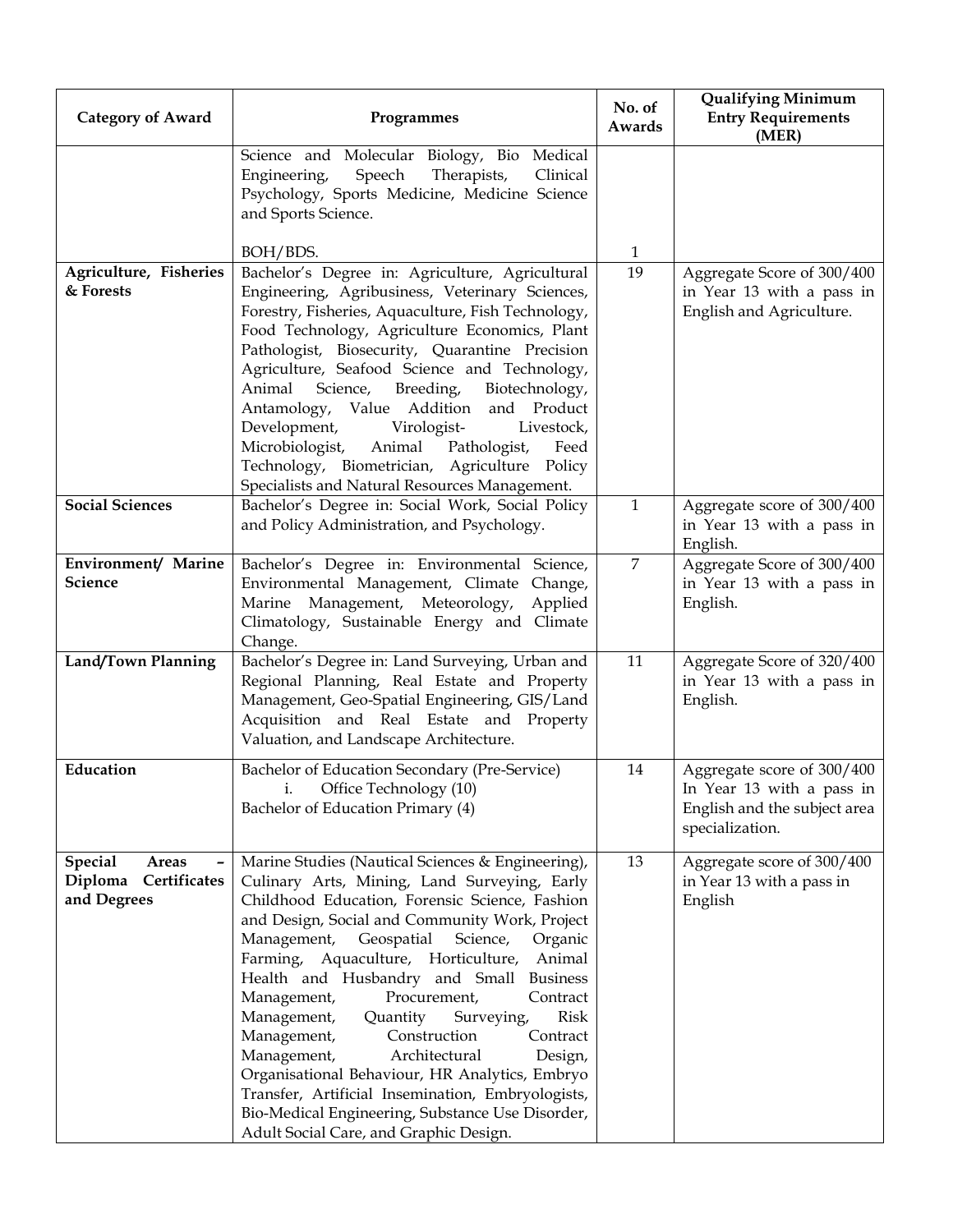| <b>Category of Award</b> | Programmes   | No. of<br>Awards | <b>Qualifying Minimum</b><br><b>Entry Requirements</b><br>(MER) |
|--------------------------|--------------|------------------|-----------------------------------------------------------------|
|                          | <b>TOTAL</b> | 79               |                                                                 |

#### **2. Scholarship Scheme for Students with Special Needs (16 Sponsorship Available)**

#### **Application Eligibility Criteria**

Applicants must satisfy all of the following criteria to be eligible to apply for SSSN scholarship:

- a. Must be a Fijian Citizen.
- b. Must be an ordinarily resident in Fiji for at least three (3) years before the award commencement date unless determined by the Board or delegated authority on case-bycase basis.
- c. Must have completed and passed at least Year 12 Examination or the Equivalence as determined by the Board or delegated authority.
- d. Must provide full medical certificate confirming the permanent status of the impairment of the applicant must be attached with the application.
- e. Must not be an existing student or applying to upgrade an existing technical, vocational or tertiary education.
- f. Must secure a place at an eligible institution by means of a final offer letter.
- g. Must be being fully vaccinated or exempted by Ministry of Health and Medical Services if above the age of 18.

#### **3. In-Service Scholarships**

# **Application Eligibility Criteria**

Applicants must satisfy all of the following criteria to be eligible to apply for In-Service scholarship:

- a. Must be a Fijian Citizen.
- b. Must be an ordinarily resident in Fiji for at least three (3) years before the award commencement date unless determined by the Board or delegated authority on case-bycase basis.
- c. Must be employed and remain in employment during the course of the sponsorship.
- d. Must have applied in the Inservice Scholarship priority.
- e. Must be nominated by the respective Permanent Secretary or Head of the organisation for sponsorship, following a merit-based process.
- f. Must secure a place at an eligible institution by means of a final offer letter.
- g. Must be being fully vaccinated or exempted by Ministry of Health and Medical Services.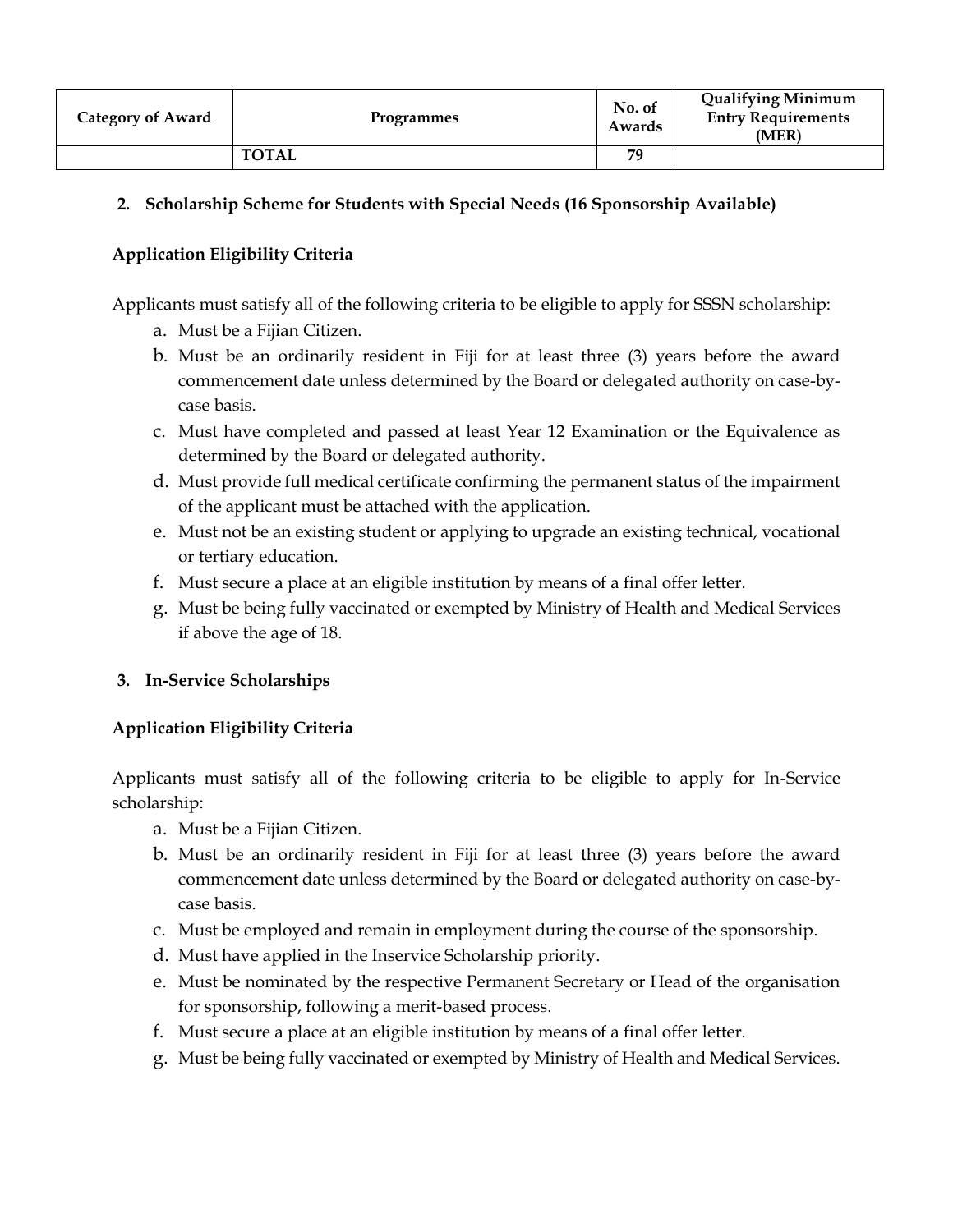#### **Available Quota Balance by Discipline and Programme**

| Discipline | Programme                       | Level of Study     | No. of Scholarships Available |
|------------|---------------------------------|--------------------|-------------------------------|
| Education  | Special and Inclusive Education | Degree             |                               |
|            | Early Childhood Education       | Degree             | 16                            |
|            | Psychology                      |                    |                               |
|            | Counselling                     | Diploma and Degree |                               |
|            |                                 | <b>Total</b>       | 65                            |

#### **4. TELS for New Students**

### **Application Eligibility Criteria**

Applicants must satisfy all of the following criteria to be eligible to apply for TELS for New Students.

- a. Must be a Fijian Citizen.
- b. Must be an ordinarily resident in Fiji for at least three (3) years before the award commencement date unless determined by the Board or delegated authority on case-bycase basis.
- c. Must have completed Year 13 in 2011 or thereafter locally and scored a minimum of 250/400 in the Fiji Year 13 Examination except for Commerce Discipline where minimum cut off mark is 280/400 excluding Accounting, Economics, Management and Public Administration where minimum cut of mark is 300/400 or it's equivalence as determined by the Board or delegated authority on case-by-case basis.
- d. Must have completed full Foundation Studies (bridging or completion of few foundation studies courses only does not meet the definition of full foundation studies) with a GPA of 2.81/4.5 or 3.12/5.0 or above except for Commerce Discipline where minimum GPA is 3.15/4.5 or 3.50/5.0 excluding Accounting, Economics, Management and Public Administration where GPA is 3.36/4.5 or 3.75/5.0.
- e. Must not have a combined family income of more than \$100,000 unless allowed by means testing; and
- f. Secure a place at an eligible institution by means of a final offer letter.
- g. Must be being fully vaccinated or exempted by Ministry of Health and Medical Services if above the age of 18.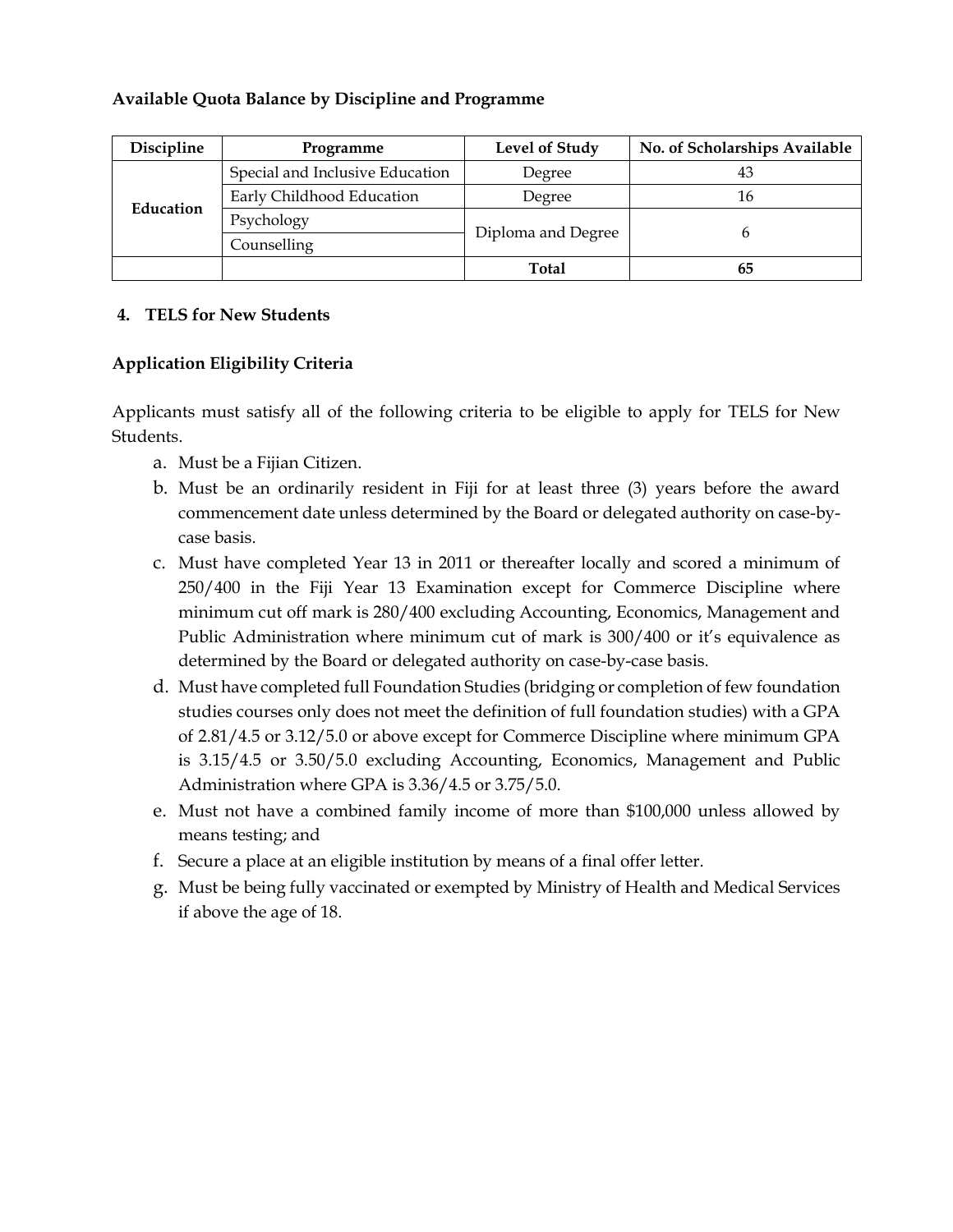# **Available Quota Balance by Discipline and Programme**

| Category of<br>Funding                 | Programmes                                                                                                                                                                                                                                                                                                                                                                                                                                                                                                                | Category<br>Quota | <b>MINIMUM CUT OFF</b><br><b>MARK BASED ON</b><br><b>YEAR 13/400 and</b><br><b>Foundation GPA</b>                                                                                                         |
|----------------------------------------|---------------------------------------------------------------------------------------------------------------------------------------------------------------------------------------------------------------------------------------------------------------------------------------------------------------------------------------------------------------------------------------------------------------------------------------------------------------------------------------------------------------------------|-------------------|-----------------------------------------------------------------------------------------------------------------------------------------------------------------------------------------------------------|
| Engineering                            | Bachelor<br>Civil<br>Engineering,<br>Engineering,<br>of<br>Electrical/Electronic Engineering, Energy Engineering and<br>Mechanical Engineering, Mechanical Engineering & Physics,<br>Electrical/Electronic<br>Engineering<br>$\&$<br>Physics,<br>Electrical/Electronic Engineering & Computer<br>Science,<br>$\&$<br>Control<br>Instrumentation<br>System,<br>Electronic/Instrumentation & Control, Telecommunication &<br>Networking, Electronics/Telecommunication & Networking.                                        | 283               | 250 Marks or<br>GPA of 2.81/4.5 or<br>3.12/5.0.                                                                                                                                                           |
|                                        | Bachelor of Dietetics & Nutrition                                                                                                                                                                                                                                                                                                                                                                                                                                                                                         | 3                 |                                                                                                                                                                                                           |
|                                        | Bachelor of Health Environment                                                                                                                                                                                                                                                                                                                                                                                                                                                                                            | $\mathbf{1}$      |                                                                                                                                                                                                           |
|                                        | <b>Bachelor of Nursing</b>                                                                                                                                                                                                                                                                                                                                                                                                                                                                                                | 87                |                                                                                                                                                                                                           |
|                                        | Bachelor of Health Promotion                                                                                                                                                                                                                                                                                                                                                                                                                                                                                              | 13                |                                                                                                                                                                                                           |
| Medicine                               | Bachelor of Health Services Management                                                                                                                                                                                                                                                                                                                                                                                                                                                                                    | 13                | 250 Marks or                                                                                                                                                                                              |
| and Health                             | Bachelor of Medical Imaging Science                                                                                                                                                                                                                                                                                                                                                                                                                                                                                       | 10                | GPA of 2.81/4.5 or                                                                                                                                                                                        |
|                                        | <b>Bachelor of Medical Lab Sciences</b>                                                                                                                                                                                                                                                                                                                                                                                                                                                                                   | 11                | 3.12/5.0.                                                                                                                                                                                                 |
|                                        | <b>Bachelor of Pharmacy</b>                                                                                                                                                                                                                                                                                                                                                                                                                                                                                               | 20                |                                                                                                                                                                                                           |
|                                        | Certificate in Aged Care                                                                                                                                                                                                                                                                                                                                                                                                                                                                                                  | 20                |                                                                                                                                                                                                           |
|                                        | Bachelor's Degree in: Public Health & Primary Health Care                                                                                                                                                                                                                                                                                                                                                                                                                                                                 | 36                |                                                                                                                                                                                                           |
|                                        | Bachelor of Physiotherapy                                                                                                                                                                                                                                                                                                                                                                                                                                                                                                 | 5                 |                                                                                                                                                                                                           |
| Agriculture,<br>Fisheries &<br>Forests | Certificate/Diploma/Bachelor's Degree in: Agriculture,<br>Agricultural Engineering, Agribusiness, Veterinary Sciences,<br>Forestry, Fisheries, Aquaculture, Fish Technology and Food<br>Technology, Sustainable Fisheries, Animal Science, Animal<br>Husbandry.                                                                                                                                                                                                                                                           | 35                | 250 Marks or<br>GPA of 2.81/4.5 or<br>3.12/5.0.                                                                                                                                                           |
| Technology                             | Certificate/Diploma/Bachelor's<br>Degree<br>in:<br>Telecommunications Networking, Cyber Security, Networks<br>Development/Engineering,<br>Security,<br>Software<br>and<br>Programming, Library Sciences, Media and Journalism,<br>Information System, Computing Science, Information<br>Technology and Applied Computing, Computing, Computer<br>Studies Media & Communication.                                                                                                                                           | 9                 | 250 Marks or<br>GPA of 2.81/4.5 or<br>3.12/5.0.                                                                                                                                                           |
| Social<br>Sciences                     | Certificate/Diploma/Bachelor's Degree in: Social Work,<br>Social Policy and Policy Administration, Social & Community<br>Work, Sociology, Applied Social Science.                                                                                                                                                                                                                                                                                                                                                         | $\overline{2}$    | 250 Marks or<br>GPA of 2.81/4.5 or<br>3.12/5.0.                                                                                                                                                           |
| Commerce                               | Certificate/Diploma/Bachelor's Degree in: Accounting,<br>Economics, Finance, Official Statistics, Project Planning &<br>Property Management<br>and Valuation,<br>Management,<br>Occupational Health and Safety, Information Systems,<br>Professional Accounting, HRM and Industrial Relations,<br>Public Administration and Management, Business Studies,<br>Management, Marketing, Business Informatics, Agricultural<br>Economics & Agribusiness, HRM & ER, International<br>Business & Marketing, Banking and Library. | 505               | 280 Marks or GPA of<br>3.15/4.5 or 3.5/5.0 except<br>for Accounting,<br>Economics, Management<br>and Public<br>Administration where the<br>cut off mark is 300 marks<br>or GPA of 3.36/4.5 or<br>3.75/5.0 |
|                                        | Certificate/Diploma/Degree in: Counselling                                                                                                                                                                                                                                                                                                                                                                                                                                                                                | $\overline{4}$    | 250 Marks or                                                                                                                                                                                              |
| Education                              | Certificate/Diploma/Bachelor's Degree in Special and<br><b>Inclusive Education</b>                                                                                                                                                                                                                                                                                                                                                                                                                                        | 4                 | GPA of 2.81/4.5 or<br>3.12/5.0.                                                                                                                                                                           |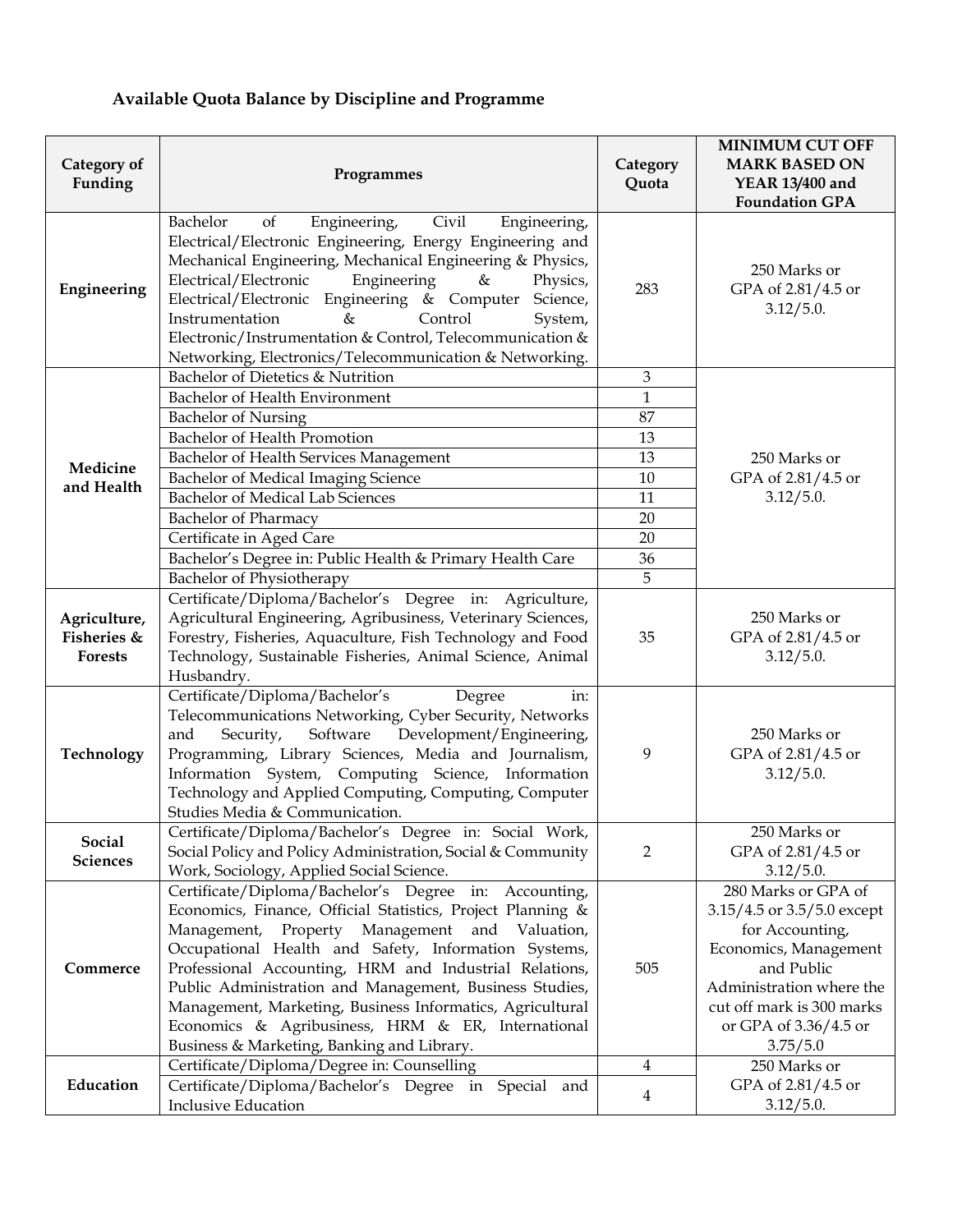|             | Certificate/Diploma/Bachelor's Degree in Early Childhood<br>Education                                                                                                                                                                                                                                                                                                                                                                                                                                                                                                                                                                                                                             | 3              |                                                 |
|-------------|---------------------------------------------------------------------------------------------------------------------------------------------------------------------------------------------------------------------------------------------------------------------------------------------------------------------------------------------------------------------------------------------------------------------------------------------------------------------------------------------------------------------------------------------------------------------------------------------------------------------------------------------------------------------------------------------------|----------------|-------------------------------------------------|
|             | Certificate/Diploma/Bachelor's<br>Degree<br>Primary<br>in<br>Education                                                                                                                                                                                                                                                                                                                                                                                                                                                                                                                                                                                                                            | $\overline{2}$ |                                                 |
|             | Certificate/Diploma/Bachelor<br>of Education Secondary:<br>Mathematics & Physics, CS                                                                                                                                                                                                                                                                                                                                                                                                                                                                                                                                                                                                              | 13             |                                                 |
|             | Certificate/Diploma/Bachelor<br>of Education Secondary:<br><b>Industrial Arts</b>                                                                                                                                                                                                                                                                                                                                                                                                                                                                                                                                                                                                                 | $\mathbf{1}$   |                                                 |
|             | Certificate/Diploma/Bachelor of Education Secondary:<br>Accounting, Economics, History, Geography, Computer<br>Science, Information System/Technology                                                                                                                                                                                                                                                                                                                                                                                                                                                                                                                                             | 4              |                                                 |
|             | Certificate/Diploma/Bachelor of Education Secondary:<br>History, Geography                                                                                                                                                                                                                                                                                                                                                                                                                                                                                                                                                                                                                        | $\overline{2}$ |                                                 |
|             | Certificate/Diploma/Bachelor of Education Secondary:<br>Biology, Chemistry, Home Economics, Food & Nutrition                                                                                                                                                                                                                                                                                                                                                                                                                                                                                                                                                                                      | $\overline{7}$ |                                                 |
|             | Certificate/Diploma/Bachelor of Education Secondary:<br>Physical Education & Music, Physical Education/Art & Craft                                                                                                                                                                                                                                                                                                                                                                                                                                                                                                                                                                                | $\mathbf{1}$   |                                                 |
|             | Certificate/Diploma/Bachelor of Education Secondary:<br>Agriculture,                                                                                                                                                                                                                                                                                                                                                                                                                                                                                                                                                                                                                              | $\overline{3}$ |                                                 |
| <b>Arts</b> | Certificate/Diploma/Bachelor's Degree<br>in: Language,<br>Literature & Culture, Hindi Language & Indian Culture,<br>iTaukei Language, Hindi Language, Justice, Policing,<br>Population Studies & Demography, Multilingual Studies,<br>Pacific Journalism, Police Management, Prosecution,<br>Leadership, Governance & Human Rights, Psychology &<br>Education, History, Journalism, Linguistic, Pacific Language<br>Studies, Pacific Policing, Pacific Studies, Heritage and Arts,<br>Pacific Vernacular Language, Technical & Vocational<br>Education, Politics, Geography, Educational Assessment,<br>Non-Formal Education, Educational Evaluation<br>and<br>Assessment, Educational Leadership | 14             | 250 Marks or<br>GPA of 2.81/4.5 or<br>3.12/5.0. |
|             | Law & PDLP/GDLP                                                                                                                                                                                                                                                                                                                                                                                                                                                                                                                                                                                                                                                                                   | $\mathbf{1}$   | 250 Marks or<br>GPA of 2.81/4.5 or<br>3.12/5.0. |
| Science     | Certificate/Diploma/Bachelor's Degree in: Mathematics,<br>Physics, Chemistry, Biology, Food Technology,                                                                                                                                                                                                                                                                                                                                                                                                                                                                                                                                                                                           | 269            | 250 Marks or<br>GPA of 2.81/4.5 or<br>3.12/5.0. |
|             | <b>TOTAL</b>                                                                                                                                                                                                                                                                                                                                                                                                                                                                                                                                                                                                                                                                                      | 1381           |                                                 |

#### **5. TELS for TVET – FNU (3477 Study Loans Available)**

# **Application Eligibility Criteria**

Applicants must satisfy all of the following criteria to be eligible to apply for TELS for TVET – FNU.

- a. be a Fijian citizen.
- b. be ordinarily resident in Fiji for at least three (3) years before the award commencement date unless determined by the Board or delegated authority on case-by-case basis.
- c. Pass in Year 12 or secure a final offer letter for any Certificate Level III, IV or Diploma level 5 programs offered by the Fiji National University.